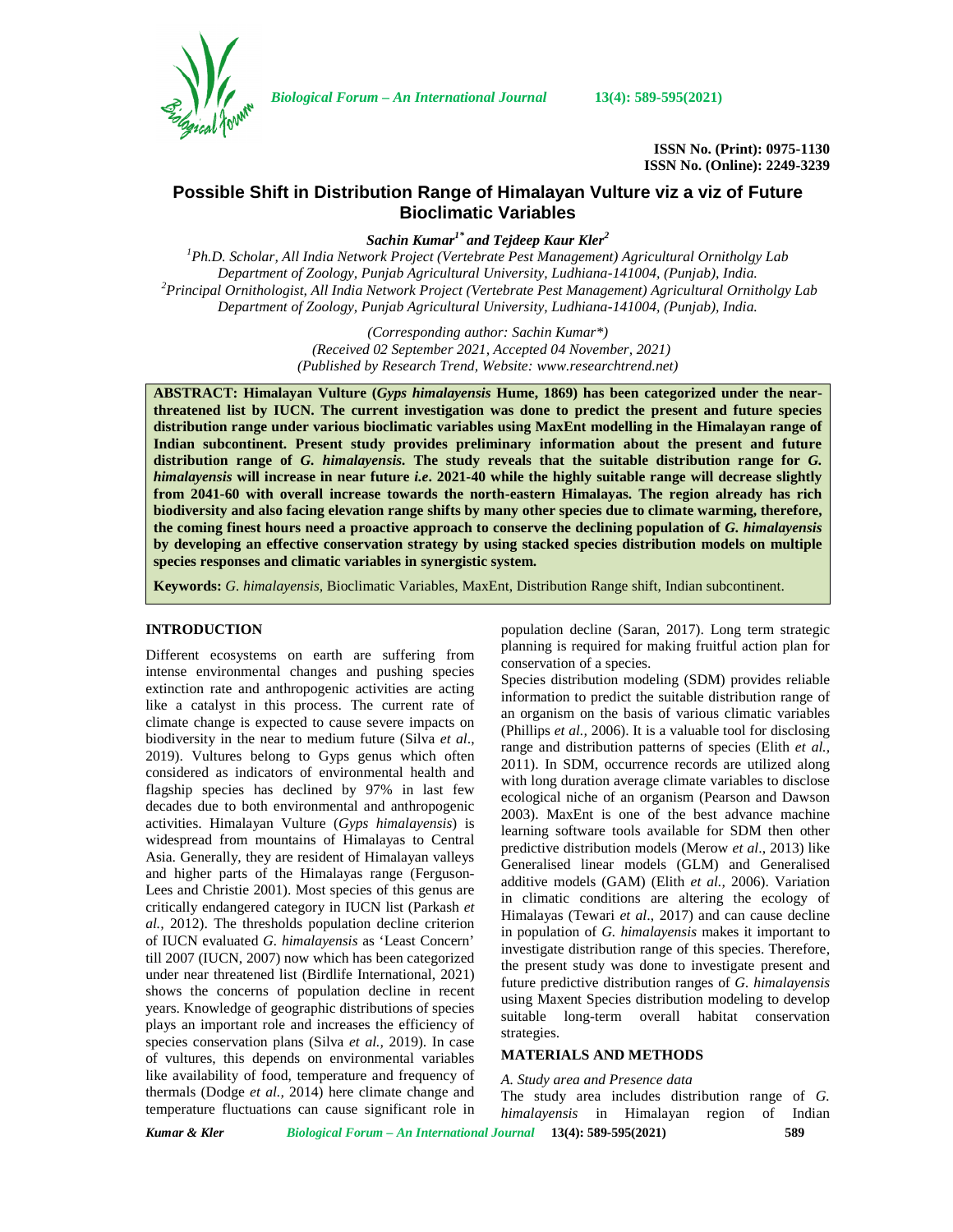subcontinent including India, Nepal, Bhutan, and Bangladesh. Identification and presence data was recorded along with geo references using point count (Verner, 1985) method in north-western region of India for period of two years from July 2018 to June 2020 using binoculars (Nikon-A211,10-22  $\times$  50 zoom) and digital camera (Nikon D7200, 200-500mm lens). A total of 40 observations were recorded during the period. To make an appropriate species distribution model, more than 1500 presence records in studied area in last 5 years were also downloaded from global biodiversity information facility (<www.gbif.org>). The downloaded dataset was sponge down by eliminating records with no geo referenced location and duplicated occurrence records (Liu *et al.,* 2018). Literature was explored to examine the presence records of *G. himalayensis* in Himalayan region of Indian subcontinent (Prakash *et al.,* 2007; Acharya *et al*., 2009; Li and Kasorndorkbua, 2008; Hla *et al.,* 2011; Thakur, 2014; Jha, 2015; Paudel *et al.,* 2015; Shah *et al.,* 2016; Deori *et al*., 2017; Gupta *et al.,* 2017; Sherub *et al*., 2017; Kataria *et al.,* 2018; Sharief *et al*., 2018). Any aberration between given presence record and literature cited was eliminated from the data set. Spatial auto-correlation and sampling bias was reduced by removing cluster occurrence points using spatial filtering (Boria *et al*.*,* 2014). After data cleaning, 293 geo referenced records were selected and used for the species distribution modeling. Sample size is a common issue, especially for rare and endangered species like Himalayan Vulture (Bean *et al.,* 2012) however geo referenced records obtained after data filtering and cleaning and filtering were considered suitable for SDM (Wisz *et al.,* 2008).

## *B. Climate Data Extraction and Analysis*

Data was obtained for twenty environmental raster layers including present nineteen bioclimatic raster (average for 1970-2000) and future projections (average 2021-40, 2041-60) with one elevation raster layers from World Clim 2.1 at resolution of 2.5 minute arc (Fick and Hijmans, 2017). Future projections were assessed under Representative Concentration Pathway (RCP) scenario using General Circulation Model (GCM) of Micro6 at ssp126 for year 2021-40 and 2041-60. Prior to SDM developments, all raster layers were introduced to QGIS (version 3.12) and clipped the area under study (Indian subcontinent) to reduce area for background selection points in prediction model (Radosavljevic and Anderson 2014). Presence only data selected for SDM was incorporated with clipped layers and numeric values from all rasters were extracted using point sampling tool. Multi collinearity can results in biased prediction model (Dormann *et al.,* 2013) therefore multi collinearity was tested for all selected variables using R package with USDM statistical tool (Naimi *et al.,* 2014) for variance inflation factor (VIF) analysis. The independent bioclimatic variables obtained with VIF values (< 3 were selected for further development of models (Table 1) (Zuur *et al.,* 2010).

| Sr. No. | Codes | Environmental variables*                 | <b>Model 1</b><br>(Present) | <b>Model 2</b><br>$(2021-40)$ | <b>Model 3</b><br>$(2041-60)$ |  |
|---------|-------|------------------------------------------|-----------------------------|-------------------------------|-------------------------------|--|
| 1.      | Bio1  | Annual mean temperature $(^{\circ}C)$    |                             |                               |                               |  |
| 2.      | Bio2  | Mean Diurnal Range $(^{\circ}C)$         | ✓                           | ✔                             | ✔                             |  |
| 3.      | Bio3  | Isothermality %                          | ✔                           | ✔                             | ັ                             |  |
| 4.      | Bio8  | Mean Temperature of Wettest Quarter (°C) |                             | ✔                             | ✔                             |  |
| 5.      | Bio9  | Mean Temperature of Driest Quarter (°C)  | ✔                           |                               |                               |  |
| 6.      | Bio13 | Precipitation of Wettest Month (mm)      | ✔                           |                               |                               |  |
| 7.      | Bio14 | Precipitation of Driest Month (mm)       | ر،                          | ✔                             | ັ                             |  |
| 8.      | Bio15 | Precipitation Seasonality                |                             |                               |                               |  |
| 9.      | Bio18 | Precipitation of Warmest Quarter (mm)    |                             | ✔                             | v                             |  |
| 10.     | Alt   | Altitude from mean Sea Level (m)         |                             |                               | v                             |  |

**Table 1: Environmental variables selected for development of model out of total variables under study.**

\* https://<www.worldclim.org/data/bioclim.html>

#### *C. Model building*

Three species prediction models were developed i.e. present (Model 1), year 2021-2040 (Model 2), Year 2041-60 (Model 3). Maximum entropy general purpose machine learning software (Maxent version 3.4.1) (Phillips *et al.,* 2006; Phillips and Dudik, 2008; Phillips *et al.,* 2017) was used for development of all species prediction models for this study. A total of 10,000 maximum background points were selected after calculating total points available for evaluating the models. Goodness of statistical model fittings is determined by AIC (Akaike information criterion) where priority is given to smaller AIC value to be used in MaxEnt SDM (Zhang *et al*., 2019) therefore AIC was tested by using ENMeval data package in

statistical software R (Version 1.2.5033). A ratio of 80:20 was assigned between training and testing data as input in Maxent. Model parameters were formulated by using training data whereas testing data points were used to evaluate the accuracy. Data was analyzed using basic settings with delete duplicate presence records and random seed feature. Data was evaluated for SDM in ten replicates for all modes including present and future models (Baggenstoss, 2018; Phillips and Dudik, 2008). Jackknife was used to evaluate the importance of each variable used in SDM (Elith *et al.,* 2011). Receiver operating characteristic (ROC) analyses was used to assess the predictive performance and consistency of models (Pearce and Ferrier 2000). Further AUC was calculated using average of ten cross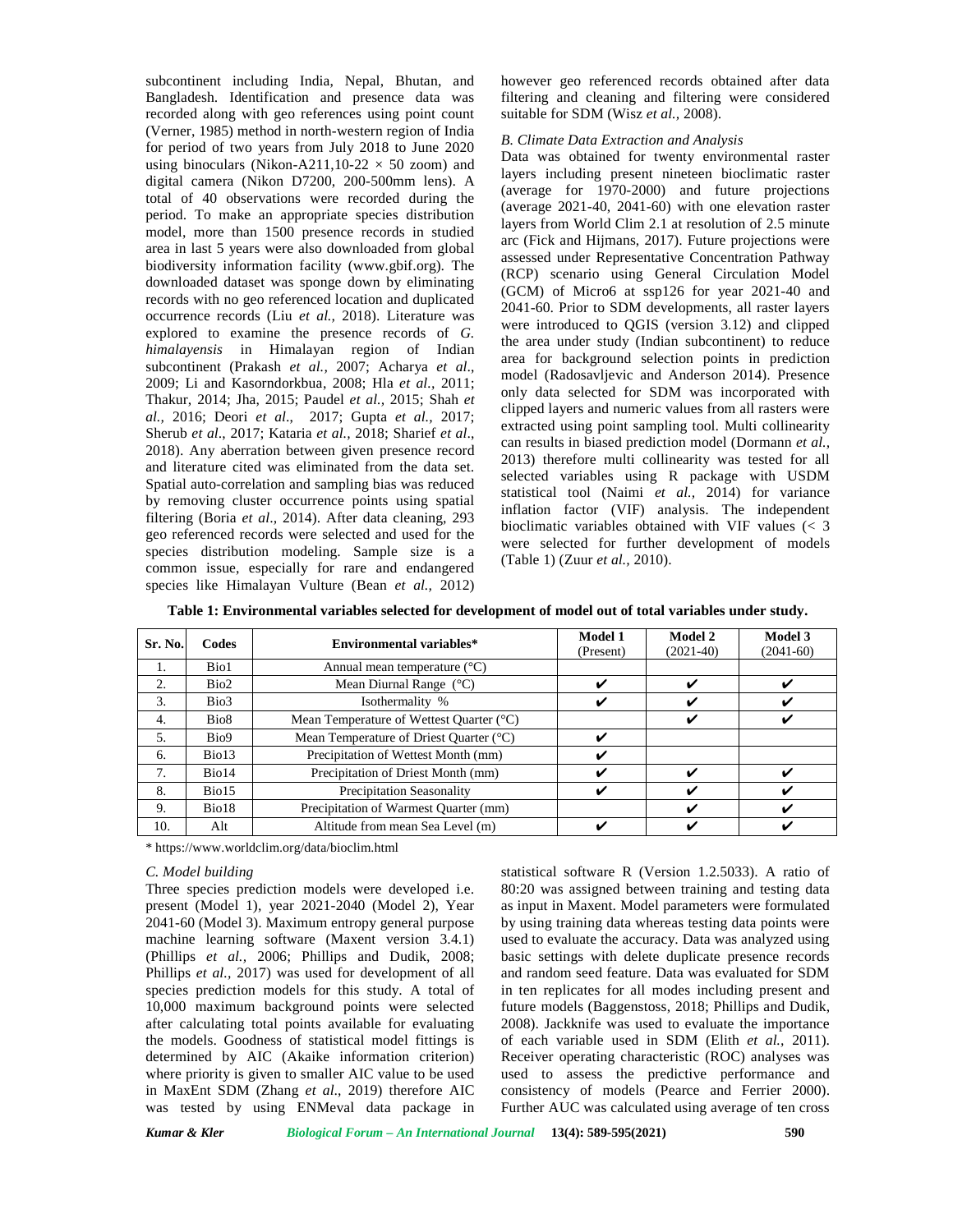validations (mean± SD) to make strong predictive performance for ROC. The whole procedure of modeling was done with all present and future projection rasters with species presences data. All three models were developed by MaxEnt than the area under suitable distribution range was analyzed on QGIS using Plugin named Raster layer unique value report. The species distribution range was considered as the mean latitude and longitude of each pixel cores while it was assumed that bird would be able to show movement through the landscape without landscape or environmental barriers.

# **RESULTS AND DISCUSSION**

Three models (Model 1, 2 and 3) were developed for where Model 1 was developed for present status of distribution range whereas model 2 and 3 were developed for futuristic predictive distribution i.e. year

2021-40 and 2041-60 respectively. The reliability of a model is tested on the basis of independent nature of data used in development of perdition model. Maxent provides omission and predicted graphs which are crucial to investigate the goodness of model by providing information about the independent nature of test and training data (Merow *et al.,* 2013). The orange and blue shading surrounding the lines on the graph denoted variability (Figure 1). Orange shading shows omission on test samples and black shading shows the predicted omission rate. The calculated omission of test sample and predicted omission was very close to each other in all the three models which anticipate that the test and training data were independent (Phillips *et al*., 2017). Independent nature of data suggests that the models are highly suitable and reliable (Phillips and Dudik, 2008).



**Fig. 1.** Average Omission and Predicted area of *G. himalayensis.*

The other parameter used to validate the models is ROC (Receiver operating characteristic). AUC (Area under curve) in ROC calculate the quality of a ranking (0 to 1) and helps to avoid the difficulties associated with threshold effects (Fielding and Bell, 1997). ROC plots were developed using 80% of occurrence data points in model trainings and model testing was done by using the remaining 20% independent data points. Each model was run for ROC and averaged for ten cross validations (mean± SD) to develop more robust predictive performance. The average test AUC for the replicate runs for model 1, 2 and 3 were 0.919, 0.895 and 0.905 with standard deviation 0.015, 0.028 and 0.022 respectively (Fig. 2). AUC of ROC calculates the probability where presence site are chosen and ranked randomly on chosen absence site (Phillips *et al.,* 2017). An average AUC 0.5 for a model determines that model is not better than random whereas a perfect ranking achieves the AUC of 1.0 (Swets, 1988; Elith *et al.,* 2002). Higher the value of AUC, better is the model (Pearce and Ferrier, 2000).

Swets (1988) explained that the value of AUC near 0.9 is considered excellent for preparation of a model. The AUC values were near 0.9 in all the models under study suggests the sound performance of models with extraordinary predictive accuracy. The combination of both omission and ROC graphs suggests that the models provided in the study contains potentially useful information.

The study provided the information about the relatively more important environmental variables out of all selected variables for development of models. Results of jackknife analysis have shown that the precipitation in driest period plays crucial role in distribution of species. Bio 17 is important in distribution of species in preset time however in near future (2021-40, 2041- 60), Bio14 will be more important predicting the distribution of species. The other important variable was elevation from mean sea level (Alt) which had also shown significant influence on in all three models (Table 2). Bio 2 and Bio 3 had shown minimum contribution to models.



*Kumar & Kler Biological Forum – An International Journal* **13(4): 589-595(2021) 591 Fig. 2.** Average sensitivity vs. 1-Specificity for AUC.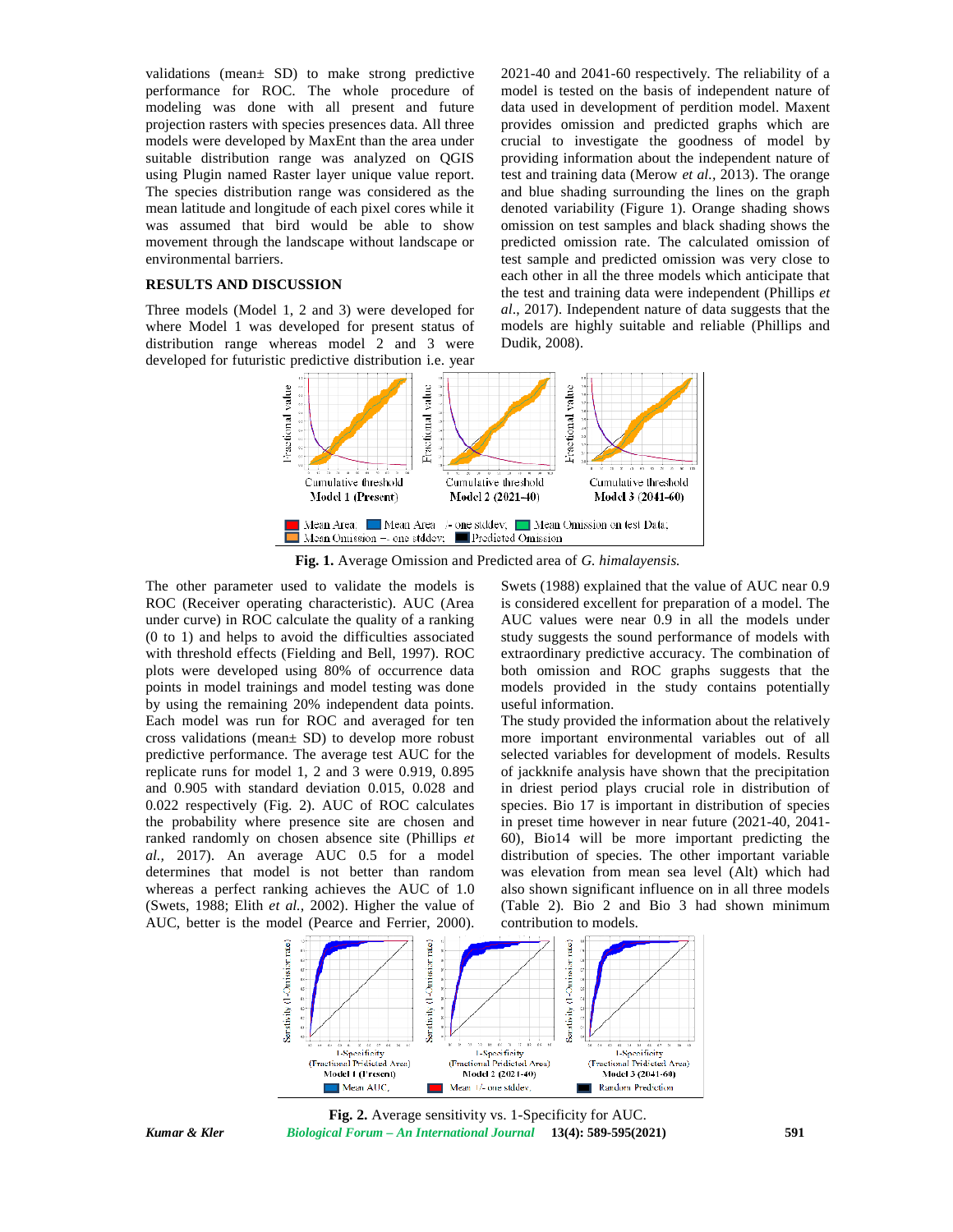All three Distribution models were analyzed on QGIS which showed that less than 5% of the total studied area is suitable for the *G. himalayensis* (Table 3). It was observed that suitable range for *G. himalayensis* will increase in near future i.e. 2021-40 while it again decreases from 2041-60 as compared to present distribution range as shown in Figure 3. Species distribution prediction model 2 and 3 has interpreted

that the north–eastern Himalayan region of Indian subcontinent will be more suitable in near future. Model 1 shows that the entire belt of Himalayan ranges is suitable for *G. himalayensis* whereas model 2 and 3 has shown that the distribution range of *G. himalayensis* will moves toward north eastern region of Himalayan ranges.

**Table 2: Percent contribution and permutation importance of environmental variables understudy on Maxent.**

| Codes            | <b>Model 1 (Present)</b> |      | Model 2 (2021-40) |      | Model 3 (2041-60) |      |
|------------------|--------------------------|------|-------------------|------|-------------------|------|
|                  | PС                       | PI   | PC                | PI   | PC                | PI   |
| Bio2             | 2.6                      | 1.7  | 0.1               | 0.1  | 0.3               | 1.3  |
| Bio3             | 2.5                      | 9.7  | 1.5               | 1.2  | 1.9               | 1.2  |
| Bio <sub>8</sub> | ۰                        | -    |                   | 0.7  | 0.2               | 3.6  |
| BI <sub>09</sub> | 0.8                      | 1.1  |                   |      |                   |      |
| Bio14            | 13.2                     | 37.9 | 60.4              | 41.3 | 61.4              | 42.0 |
| Bio15            | 10.7                     | 17.0 | 2.3               | 9.8  | 3.3               | 11.3 |
| Bio17            | 4.3                      | 9.3  |                   | ۰    |                   |      |
| Bio18            | ٠                        | ۰    | 22.4              | 24.7 | 19.6              | 18.4 |
| Alt              | 65.8                     | 23.4 | 13.4              | 22.2 | 13.3              | 22.2 |

\* PC= Percent contribution, \*\*PI= Permutation importance

**Table 3: Suitable distribution range of** *G. himalayensis* **in Indian Subcontinent.**

| Area $(\% )$ | <b>Model 1 (Present)</b> | Model 2 (2021-40) | Model 3 (2041-60) |
|--------------|--------------------------|-------------------|-------------------|
| Suitable     | 2.99                     | 5.85              | 5.22              |
| Medium       | 1.18                     | 1.34              | 1.39              |
| Low          | 1.67                     | 1.27              | 1.31              |
| Non Suitable | 94.16                    | 91.54             | 92.08             |
| Total area   | 100.00                   | 100.00            | 100.00            |



**Fig. 3.** Species distribution predictive models for *G. himalayensis* developed using MaxEnt.

Variation in temperature and precipitation in near future will affect the distribution range of the species. The species is already present in the north-eastern region of Indian subcontinent (Li and Kasorndorkbua, 2008; Acharya *et al*., 2009; Hla *et al.,* 2011; Zhang *et al*., 2017). The study explains the theoretical expansion under climate change regimes of rainfall where precipitation of driest month of year has significantly more contribution in present and future distribution models. The species perdition model predicts enchantment of the potentially suitable distribution range for bird with range shift and equivalent spatial response toward north eastern Himalayas. Distribution range towards the upper and north eastern Himalayas was also influenced by elevation from mean sea level. During the near future (2021-40) of climate change,

the limited pressure exerted on Himalayan ranges generates the distributional responses. When climate change progresses (2021-60) the population may be expected to increases under the increased suitable distribution range.

The species population is expected to grow under increased suitable area for the bird as observed by MaxEnt under future climatic scenarios. However, the progression should not be taken as granted as the population of vultures has experiences a drastic decline in near past due to anthropogenic activities including use of non-steroidal anti-inflammatory drugs (Das *et al*., 2011). Similar incidences of has been reported in recent time in many parts of the world, which is a matter of deep concern (Safford *et al.,* 2019). The removal of NSAIDs from vulture habitats is difficult in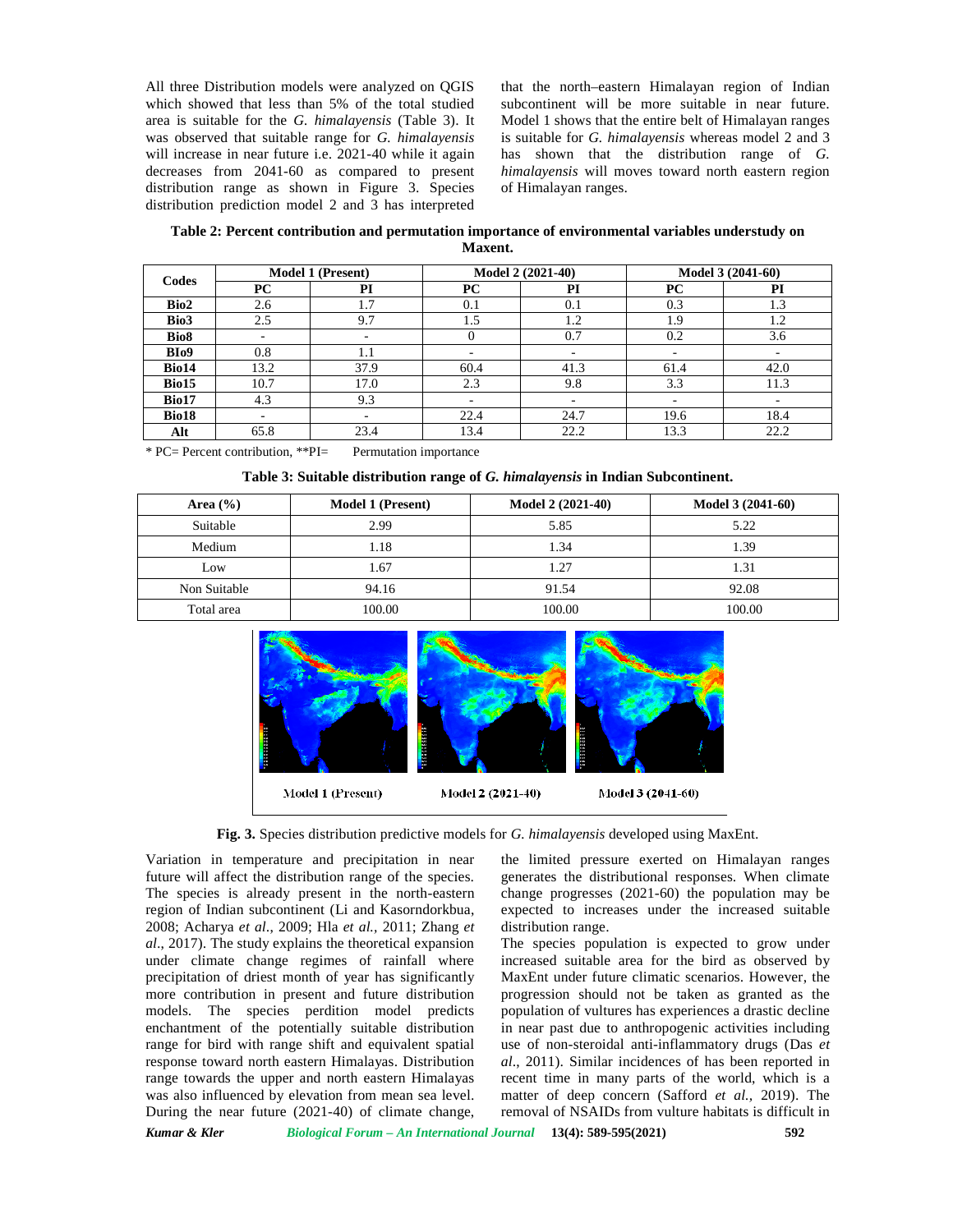practical (Safford *et al.,* 2019). In India, the ban has been imposed on the use of NSAIDs which are toxic to vultures which has shown its effect and vulture decline has decreased and even reversed in some parts of India (Prakash *et al*., 2019). The present study emphasize that a close check should be maintained on the population dynamics of the species in future predicted distribution ranges for the bird in near future to boost the conservation of the species.

It might seems as a sigh-of-relief for the conservationist however the study shows some concerns related to the futuristic predicted distribution regions. Model has shown a distributions shift of the species toward the north eastern Himalayan region of Indian subcontinent. High mountain regions are forage for significant percentage of endemic and vulnerable species and harbor rich biodiversity (Dirnbock *et al*., 2011). Elevation-range shifts by many species due to climate warming has already started which may predicted to have significant impacts on already existing biodiversity on high elevations (Sekercioglu *et al*., 2008; Dirnbock *et al*., 2011). The present study shows the movement of *G. himalayensis* in same regions led to increase in overall pressure on biodiversity thus careful management strategies of mountains is crucial for conservation in near future. Climate change may threaten the mountain regions (Salick *et al.,* 2019), however, habitat changes caused by human action may have more severe consequences (Jetz *et al.,* 2007). The synergistic effects of both the factors may show unfavorable effects (Mantyka- Pringle *et al.,* 2012) that need to take into consideration to develop long term conservation strategies. The models for the *G. Himalayans* have considered range shifts with expansion towards north eastern Himalayas. More elaborated outcomes could be predicted by using more number of variables including behavioral adaptation of other species in same distribution range. Even under the relatively conservative scenarios adopted here, there are nonetheless some major increase in distribution range and increased competition predicted. The coming finest hour need to be exploited to conserve the declining species (*G. himalayensis*) nevertheless it may not be possible without conservation management interventions.

The study conclude that the future population of *G. himalayensis* is likely to increase as per futuristic bioclimatic variables, if responsiveness of species is taken as granted ruling out extreme events both anthropogenic and natural encounters. Findings of predictive responsiveness are based on evidences from prerecorded data where MaxEnt modeling has indicated that suitable range for species will increase from year 2021-40 while slight decrease from year 2041-60. The suitable predictive distribution range is likely to increase towards north eastern Himalayan region of Indian subcontinent which might seem good for the conservation of said species. However, it might end up trigger competition for already existing dominant/most abundant avian species and impacting their intertwined food chains. Possible scenario might

trigger the competition with conspecific species which may lengthen towards other hetero-specific species in the extended futuristic predicted distribution range. Understanding of multitude of species-specific adaptations like elevation shift in relation to multiple climatic factors requires further implementation of stacked species distribution models to develop more detailed avian conservation strategies.

**Acknowledgement.** Authors would like to thank Council of Scientific & Industrial Research and University Grants Commission (New Delhi), Indian Council of Agricultural Research (New Delhi), Punjab Pollution Control Board (Punjab) and Department of Forest and Wildlife Preservation (Punjab) for financial and technical support. We also acknowledge Head, Department of Zoology for constant encouragement and for providing facilities.

**Conflicts of Interest.** The authors certified that there is no conflict of interest for the present work.

# **REFERENCES**

- Bishnoi, D., Umesha C., & Sharma, C. S. (2021). Impact of Row Spacing on Growth and Yield of Cluster bean (*Cyamopsis tetragonoloba* L.) varieties. *Biological Forum – An International Journal*, *13*(3): 144-148.
- Acharya, R., Cuthbert, R., Baral, H. S., & Shah, K. B. (2009). Rapid population declines of Himalayan Griffon Gyps himalayensis in Upper Mustang, Nepal. *Bird Conservation International*, *19*(1): 99-107.
- Baggenstoss, P. M. (2018). Beyond Moments: Extending the Maximum Entropy Principle to Feature Distribution Constraints. *Entropy*, *20*(9): 650.
- Bean, W. T., Stafford R., & Brashares J. S. (2012). The effects of small sample size and sample bias on threshold selection and accuracy assessment of species distribution models. *Ecography, 35*(3): 250-258.
- Bird Life International. (2021). *Species factsheet: Gyps himalayensis*. <http://www.birdlife.org>on 20/07/2021.
- Boria, R. A., Olson, L. E., Goodman, S. M., & Anderson, R. P. (2014). Spatial filtering to reduce sampling bias can improve the performance of ecological niche models. *Ecological modelling*, *275*: 73-7.
- Das, D., Cuthbert, R. J., Jakati, R. D., & Prakash, V. (2011). Diclofenac is toxic to the Himalayan Vulture Gyps himalayensis. *Bird Conservation International, 21*(1): 72-75.
- Deori, P., Nath, R., Goswami, J., Ranade, S., Prakash, V., Sarma, K. K., Dutta, M., Das, A., & Begum, S. S. (2017). Establishment of selected baseline values of blood chemistry of Himalayan Griffon *Gyps himalayensis*. *Journal of Entomology and Zoology Studies, 5*(1): 937-940.
- Dirnbock, T., Essl, F., & Babitsch, W. (2011). Disproportional risk for habitat loss of high-altitude endemic species under climate change. *Global Change Biology, 17*: 990-996.
- Dodge, S., Bohrer, G., Bildstein, K., & Davidson, S. C., Weinzierl, R., Bechard, M. J., Barber, D., Kays, R., Brandes, D., Han, J., & Wikelski, M. (2014). Environmental drivers of variability in the movement ecology of turkey vultures (*Cathartes aura*) in North and South America. *Philosophical Transactions of the Royal Society B: Biological, 369*(1643): 20130195.
- Dormann, C. F., Elith, J., Bacher, S., Buchmann C., Carl, G., Carre, G., Marquéz, J. R., Gruber, B., Lafourcade, B., Leitao, P. J., & Münkemüller, T. (2013). Collinearity: a review of methods to deal with it and a simulation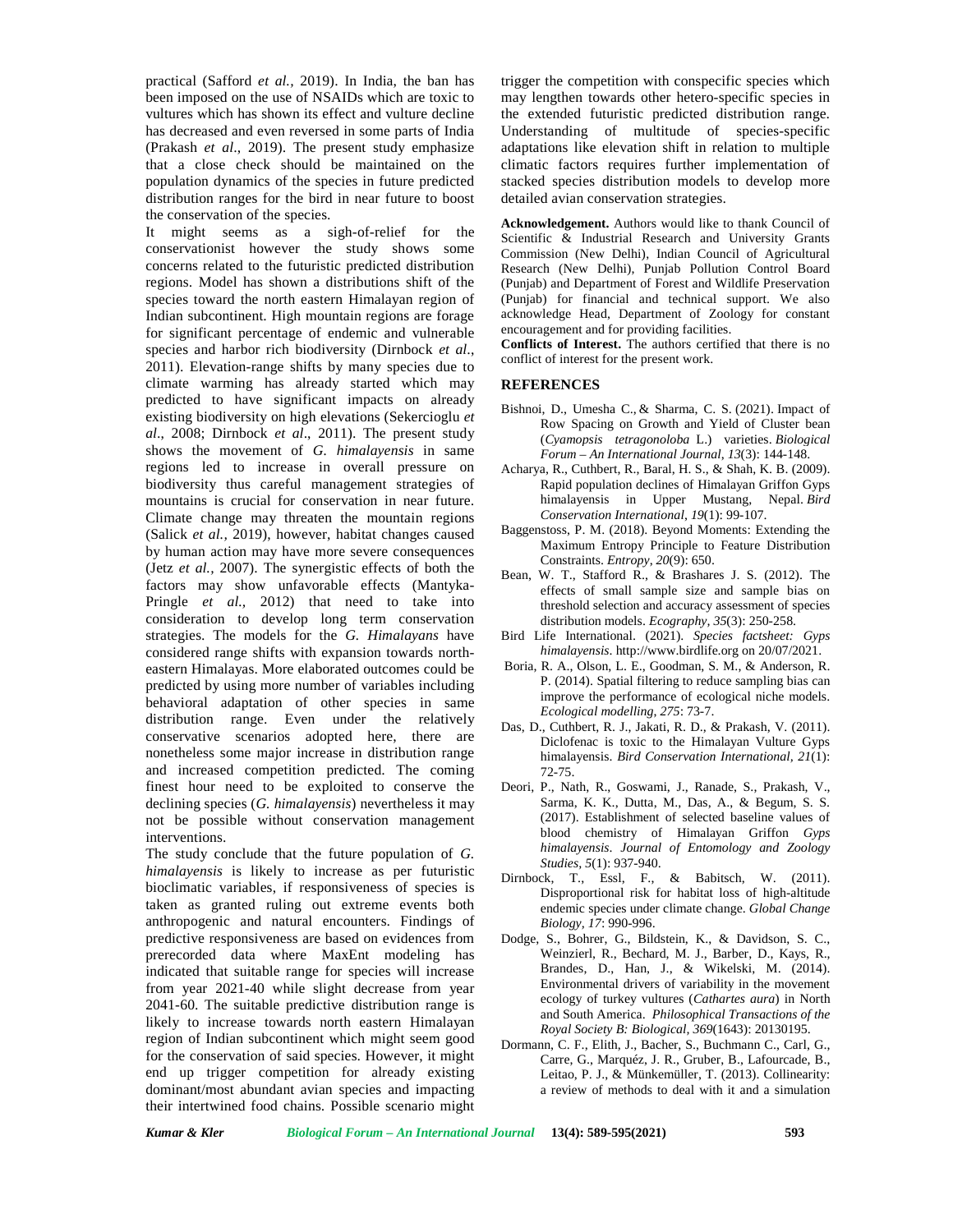study evaluating their performance. *Ecograph*y, *36*(1): 27-46.

- Elith, J., Burgman, M. A., & Regan H. M. (2002). Mapping epistemic uncertainties and vague concepts in predictions of species distribution. *Ecological Modelling, 157*(2-3): 313-329.
- Elith, J., Graham, C., Anderson, R., Dudík, M., Ferrier, S., Guisan, A., Hijmans, R., Huettmann, F., Leathwick, J., Lehmann, A. & Li, J. (2006). Novel methods improve prediction of species' distributions from occurrence data. *Ecography, 29*(2): 129-51.
- Elith, J., Phillips, S. J., Hastie, T., Dudík, M., Chee, Y. E., & Yates, C. J. (2011). A statistical explanation of MaxEnt for ecologists. *Diversity and Distribution, 17*(1): 43-57.
- Ferguson-Lees, J., & Christie, D. A. (2001). *Raptors of the world.* Christopher Helm, London, pp 431.
- Fick, S. E. and Hijmans, R. J. (2017). World Clim 2: new 1 km spatial resolution climate surfaces for global land areas. *International Journal of Climatology*, *37*(12): 4302-4315.
- Fielding, A. H., & Bell, J. F.(1997). A review of methods for the assessment of prediction errors in conservation presence/absence models. *Environment Conservation, 1*: 38-49.
- Gupta, N., Raut, S., Nautiyal, P., Johnson, J. A., Sivakumar, K., & Mathur V. B. (2017). Climate change and species distribution in the Indian Himalayan biodiversity hotspot. *NeBIO, 8*: 1-5.
- Hla, H., Shwe, N., Win Htun, T., Zaw, S., Mahood, S., Eames, J. C., & Pilgrim, J. D. (2011). Historical and current status of vultures in Myanmar. *Bird Conservation International*, *21*(4): 376-387.
- IUCN (2007). IUCN Red List of threatened species. [www.iucnredlist.org;](www.iucnredlist.org). Downloaded 12 March 2007.
- Jetz, W., Wilcove, D. S., Dobson, A. P. (2007). Projected impacts of climate and land-use change on the global diversity of birds. *PLoS Biol*ogy *5*(6): e157.
- Jha, K. (2015). Distribution of vultures in Uttar Pradesh, India. *Journal of Threatened Taxa, 7*(1): 6750-6763.
- Kataria, A. K., Kataria, N., Pareek, R. K., Diwakar, A., Choudhary S., & Kumawat R. N. (2018). Effect of temperature humidity index on migration of Himalayan griffon (*Gyps himalayensis*) at Jorbeer conservation reserve, Bikaner. India. *Journal of Entomology and Zoology Studies, 6*(5): 747-751.
- Li, Y. D., & Kasorndorkbua, C. (2008). The status of the Himalayan Griffon *Gyps himalayensis* in South-East Asia. *Forktail, 24*: 57-62.
- Liu, C., White, M., & Newell, G. (2018). Detecting outliers in species distribution data. *Journal of Biogeography, 45*(1): 164-76.
- Mantyka-Pringle, C. S., Martin, T. G., & Rhodes, J. R. (2012). Interactions between climate and habitat loss effects on biodiversity: a systematic review and meta analysis. *Global Change Biology*, *18*: 1239-1252.
- Merow, C., Smith, M. J., & Silander, A. J. (2013). A practical guide to MaxEnt for modeling species' distributions: what it does, and why inputs and settings matter. *Ecography, 36*(10): 1058-69.
- Naimi, B., Hamm, N. A., Groen, T. A., Skidmore, A. K., & Toxopeus, A. G. (2014). Where is positional uncertainty a problem for species distribution modelling? *Ecography, 37*(2): 191-203.
- Paudel, K., Amano, T., Acharya, R., Chaudhary, A., Baral, H., Bhusal, K. P., Chaudhary, I. P., Green, R. E., Cuthbert, R. J., & Galligan T. H. (2015). Population trends in Himalayan Griffon in Upper Mustang,

Nepal, before and after the ban on diclofenac. *Bird Conservervation Int*ernation, *26*(3): 286-292.

- Pearce, J., & Ferrier S. (2000). Evaluating the predictive performance of habitat models developed using logistic regression. *Ecological Modelling, 133*(3): 225-245.
- Pearson, R.G., & Dawson, T. P. (2003). Predicting the impacts of climate change on the distribution of species: are bioclimate envelope models useful? *Global Ecology and Biogeography*, *12*(5): 361-371.
- Phillips, S. J., Anderson, R. P., Dudík, M., Schapire, R. E., & Blair, M. E. (2017). Opening the black box: An open‐source release of Maxent. *Ecography*, *40*(7): 887-893.
- Phillips, S. J., Anderson, R. P., & Schapire, R. E. (2006). Maximum entropy modeling of species geographic distributions. *Ecological Modelling, 190*(3-4): 231- 59.
- Phillips, S. J. and Dudík, M. (2008). Modeling of species distributions with Maxent: new extensions and a comprehensive evaluation. *Ecography, 31*(2): 161-75.
- Prakash, V., Bishwakarma, M. C., Chaudhary, A., Cuthbert, R., Dave, R., Kulkarni, M., Kumar, S., Paudel, K., Ranade, S., Shringarpure, R., & Green, R. E. (2012). The population decline of Gyps vultures in India and Nepal has slowed since veterinary use of diclofenac was banned. *PLoS One 7*(11): e49118.
- Prakash, V., Galligan, T. H., Chakraborty, S. S., Dave, R., Kulkarni, M. D., Prakash, N., Shringarpure, R., Ranade, P., & Green, R. E. (2019). Recent changes in populations of Critically Endangered Gyps vultures in India*. Bird Conservation Internation*, *29*(1): 55-70.
- Prakash, V., Green, R. E., Pain, D. J., Ranade, S. P., Saravanan, S., Prakash, N., Venkitachalam, R., Cuthbert, R., Rahmani, A. R., & Cunningham, A. A. (2007). Recent Changes in Populations of Resident Gyps Vultures In India. *Journal* of *Bombay Natural History Society, 104*(2): 129-135.
- Radosavljevic, A., & Anderson, R. P. (2014). Making better Maxent models of species distributions: complexity, overfitting and evaluation. *Journal of Biogeography, 41*(4): 629-643.
- Safford, R., Andevski, J., Botha, A., Bowden, C. G., Crockford, N., Garbett, R., Margalida, A., Ramírez, I., Shobrak, M., Tavares, J., & Williams, N. P. (2019). Vulture conservation: the case for urgent action. *Bird Conservation Internation*, *29*(1): 1-9.
- Salick, J., Fang, Z., & Hart, R. (2019). Rapid changes in eastern Himalayan alpine flora with climate change. *American Journal of Botany, 106*(4): 520-530.
- Saran, R. (2017). Population monitoring and annual population fluctuation of migratory and resident species of vultures in and around Jodhpur, Rajasthan. *Journal of Asia-Pacific Biodiversity, 10*(3): 342-348.
- Sekercioglu, C. H., Schneider, S. H., Fay J. P., & Loarie, S.R. (2008). Climate change, elevational range shifts and bird extinctions. *Conservation Biology, 22*: 140-50.
- Shah, T. A., Ahuja, V., Anandam, M., & Srinivasulu, C. (2016). Avifauna of Chamba District, Himachal Pradesh, India with emphasis on Kalatop-Khajjiar Wildlife Sanctuary and its surroundings. *Journal of Threatened Taxa, 8*(1): 8333-57.
- Sharief, A., Paliwal, S., Sidhu, A. K., & Kubendran, T. (2018). Studies on bird diversity of pong dam wildlife sanctuary, Kangra, Himachal Pradesh, India. Journal of Entomology and Zoology Studies, *6*(4): 904-12.
- Sherub, S., Fiedler, W., Duriez, O., & Wikelski, M. (2017). Bio-logging, new technologies to study conservation physiology on the move: a case study on annual